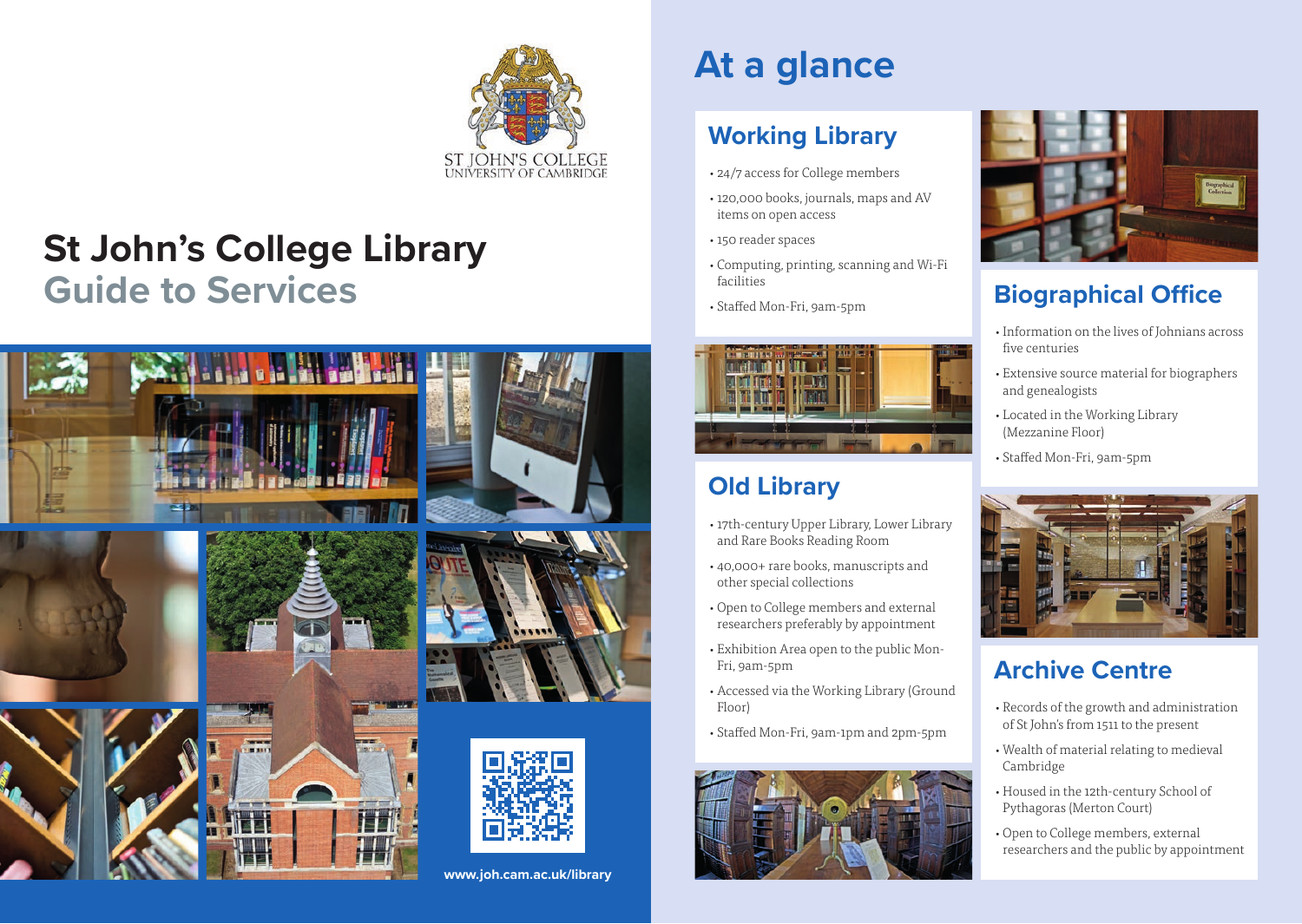#### **Searching and borrowing**

iDiscover (iDiscover.lib.cam.ac.uk) is the online catalogue for resources in St John's Library and other libraries across Cambridge. Here you can:

- •Search for printed and electronic resources (books, ebooks, journals, maps and AV items).
- •Log in to your account to view your loans, request and renew items, and pay fines.

Printed guides to using iDiscover are available at the Issue Desk and online.

#### **How do I find an item in the Library?**

Use iDiscover to search for items in the Library as well as ebooks and online journals. Make a note of the shelfmark of the item and use the plan on the Ground Floor to match the shelfmark to the shelf location.

#### **An item is listed as 'Item in place' on iDiscover but it is not on the shelf. What should I do?**

- •Carefully check the catalogue shelfmark and location code. Oversized items (OS) and journals are shelved separately from the main collections, and some items are shelved in the Basement.
- •Check the shelving trolleys on each floor.
- •Ask a member of staff at the Issue Desk.

Remember that items may be being used within the Library without having been checked out.

#### **How do I borrow and return items?**

Your University Card is your library card. Items can be borrowed and returned at the Issue Desk during staffed hours or by using the self-issue machine and book drop box on the Ground Floor. Unissued books should be placed on one of the designated shelving trolleys on each floor for library staff to reshelve.

#### **How many items can I borrow?**

Up-to-date information on borrowing allowances and loan periods for undergraduates, postgraduates and other library users can be found online at www.joh.cam.ac.uk/borrowing.

#### **How do I recall an item?**

Items checked out by other users can be recalled online when you are logged in to iDiscover. When a reader returns the item you have recalled, you will be notified by email. The item will then be held at the Issue Desk for two days and can be collected during staffed hours.

#### **Can I borrow items during the vacation?**

All readers with borrowing privileges may borrow up to their quota during the Christmas, Easter and Long Vacations. Vacation borrowing starts on the last Wednesday of Full Term. Items borrowed over vacations are to be returned by the first Wednesday of the following Full Term.



#### **How do I pay a fine?**

Fines can be paid in cash at the Issue Desk or online via iDiscover, or can be added to your College bill.



#### **Can I recommend items for the Library to purchase?**

If resources permit, books and other items are purchased after recommendation by Directors of Studies, other Fellows and students. Recommendations can be made via an online form at www.joh.cam.ac.uk/ item-recommendations or by completing a recommendation slip at the Issue Desk.

#### **How do I access the College's Special Collections?**

- Rare books are fully searchable on iDiscover and Library Hub Discover. Contact the Special Collections Librarian to arrange an appointment to view these items in the Rare Books Reading Room.
- Personal papers are searchable online at www.sjcarchives.org.uk/personal/. Contact the Special Collections Librarian to arrange an appointment to view these items in the Rare Books Reading Room.
- •Archival material is searchable online at www.sjcarchives.org.uk/institutional/. Contact the Archivist to arrange an appointment to view these items in the College Archive Centre.
- Biographical material is not currently searchable online. Contact the Biographical Librarian, who will be happy to help with your enquiry.

#### **Can I bring food and drink into in the Library?**

Food and alcoholic drinks are not allowed anywhere in the Library. Non-alcoholic drinks are allowed. Hot drinks can be purchased from the coffee machine located in the alcove on the Ground Floor.

#### **Can I bring friends from other colleges into the Library?**

The facilities and resources in the Working Library are exclusively for the use of members of St John's College; non-members are not permitted to study or use the resources here.

Johnians may, however, bring visitors to view the Old Library during staffed hours. The Library Exhibition Area is also open to the public during staffed hours.

#### **Can I leave items on a desk when I leave the Library?**

To ensure fair access to desk space, any desk left unoccupied is liable to be cleared. If you leave your desk to take a break, please make use of:

- •'Desk in use' slips: A desk space can be reserved for up to two hours. Please sign and date the yellow 'Desk in use' slip when temporarily vacating your desk.
- 'Book in use' slips: Sign and date a 'Book in use' slip to reserve a maximum of five books within the library for up to 24 hours. Any books without completed slips will be reshelved.
- •Lockers: Lockers are available in the Basement for use by junior members. Keys are borrowable from the Issue Desk.